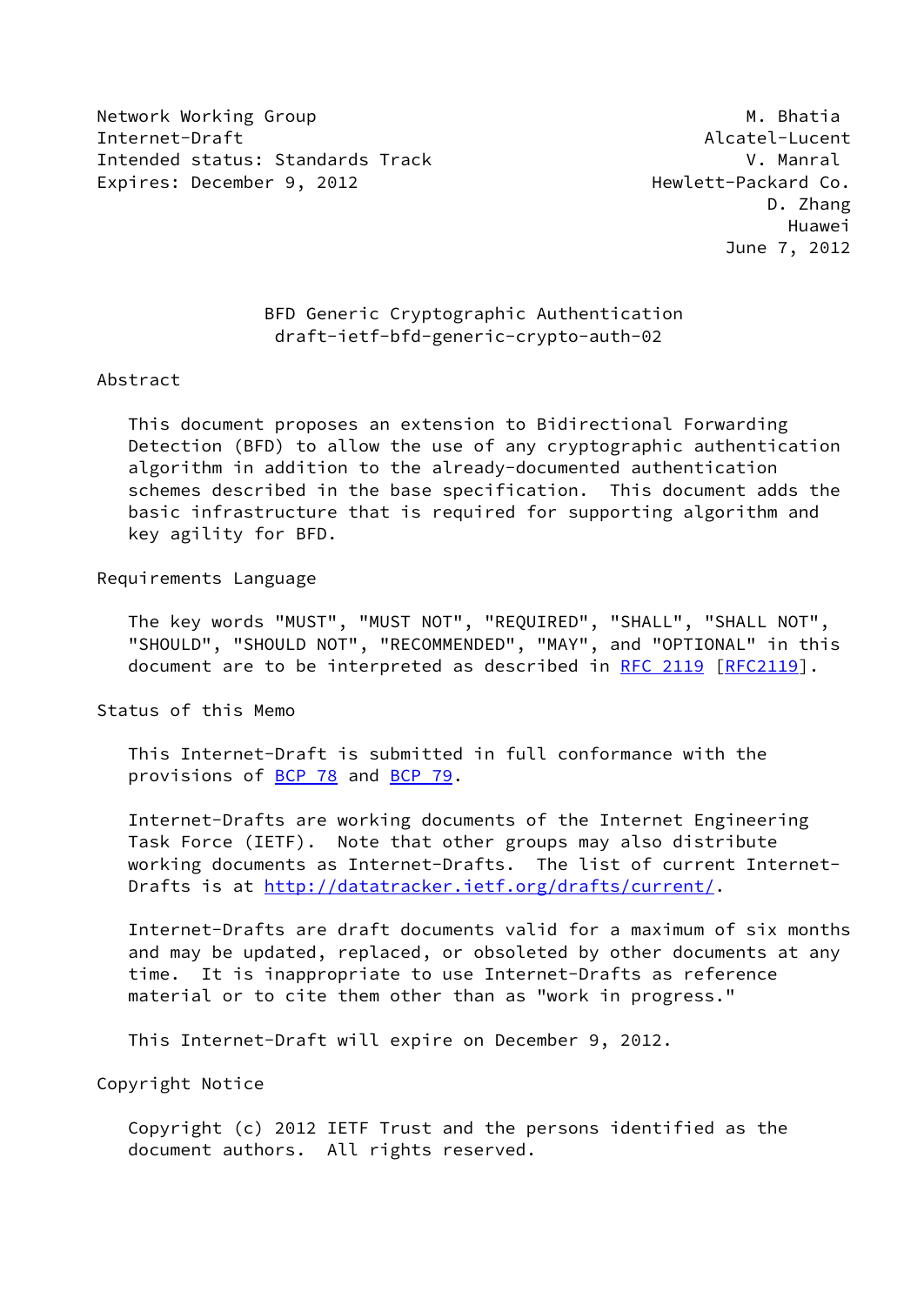# Internet-Draft BFD Generic Authentication June 2012

This document is subject to **[BCP 78](https://datatracker.ietf.org/doc/pdf/bcp78)** and the IETF Trust's Legal Provisions Relating to IETF Documents

 [\(http://trustee.ietf.org/license-info](http://trustee.ietf.org/license-info)) in effect on the date of publication of this document. Please review these documents carefully, as they describe your rights and restrictions with respect to this document. Code Components extracted from this document must include Simplified BSD License text as described in Section 4.e of the Trust Legal Provisions and are provided without warranty as described in the Simplified BSD License.

# Table of Contents

| Authentication Procedures 5<br>3.                                                |  |
|----------------------------------------------------------------------------------|--|
| 3.1.                                                                             |  |
| 3.2. Authentication Section Format 6                                             |  |
| $3.3$ . Procedures at the Sending Side 6                                         |  |
| 3.4. Procedure at the Receiving Side $\frac{7}{2}$                               |  |
| $3.5$ . Key Selection for BFD Packet Transmission 8                              |  |
| Replay Protection using Extended Sequence Numbers $\ldots$ $\frac{9}{2}$<br>3.6. |  |
| 4.                                                                               |  |
| Security Considerations 10<br>5.                                                 |  |
| 6.                                                                               |  |
|                                                                                  |  |
| 7.                                                                               |  |
| Normative References 10<br>7.1.                                                  |  |
| 7.2. Informative References 11                                                   |  |
|                                                                                  |  |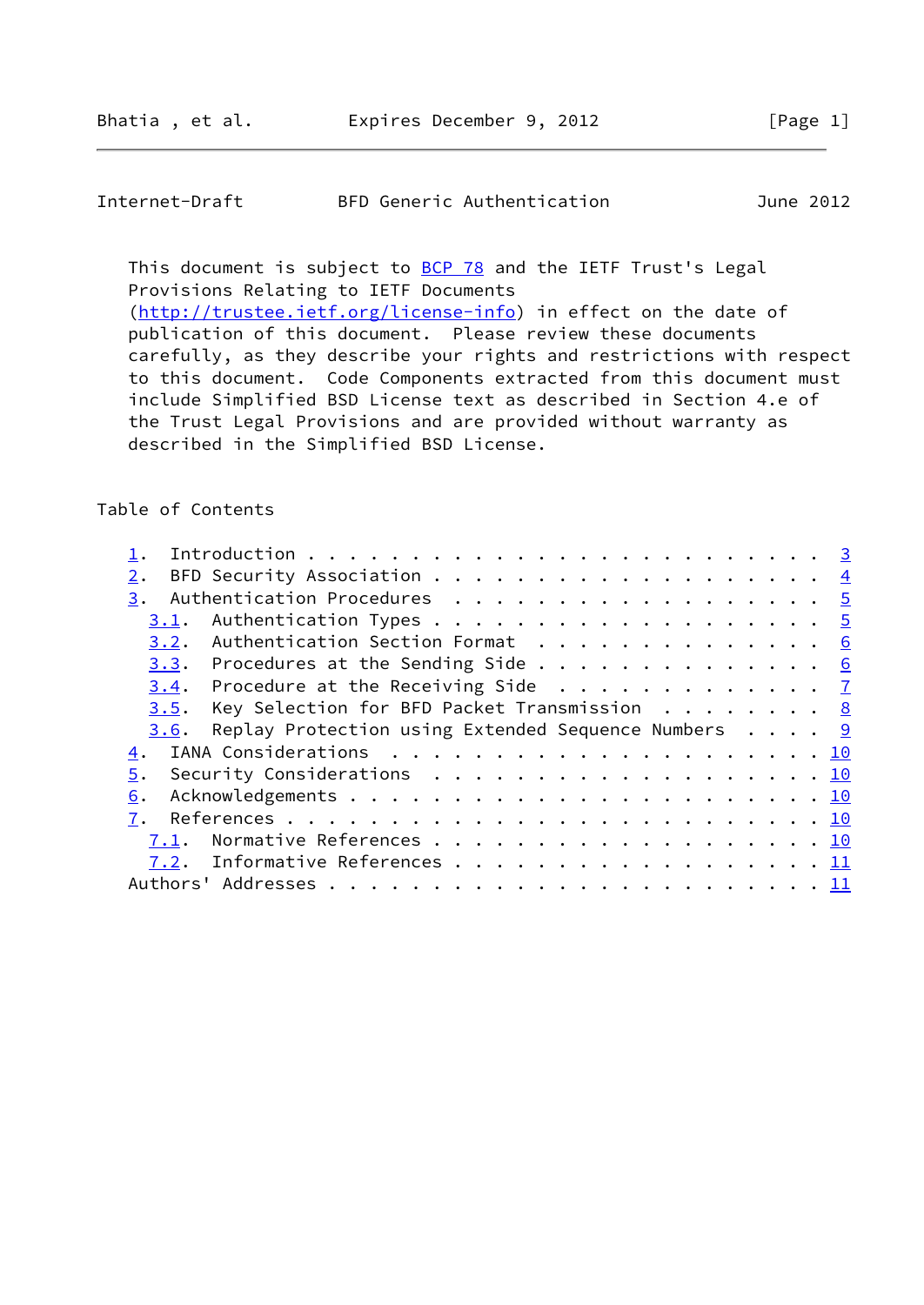Bhatia, et al. Expires December 9, 2012 [Page 2]

<span id="page-2-1"></span>Internet-Draft BFD Generic Authentication June 2012

### <span id="page-2-0"></span>[1](#page-2-0). Introduction

 The base specification of bidirectional Forwarding Detection (BFD) [\[RFC5880](https://datatracker.ietf.org/doc/pdf/rfc5880)] defines five authentication schemes: Simple Password, Keyed MD5 , Meticulous Keyed MD5, Keyed SHA-1, and Meticulous SHA-1. In Simple Password, passwords are transferred in plaintext. An attacker with physical access to the network can easily eavesdrop on the password and compromise the security of the BFD packet exchanges. In Keyed MD5 and Meticulous Keyed MD5, the BFD devices on the both sides of a BFD session share a secret key which is used to generate a keyed MD5 digest for each packet, and a monotonically increasing sequence number scheme is used to prevent replay attacks. Keyed SHA-1 and Meticulous SHA-1 modes are similar to MD5, and it uses SHA-1 instead of MD5 to generate a digest for each packet.

 A concern with existing authentication schemes of BFD is that the security strength of the cryptographic algorithms adopted in the schemes is relatively weak. Both the MD5 algorithm and the SHA-1 algorithm are known to be vulnerable to collision attacks. In [MD5- attack] and [\[Dobb96a](#page-11-4), [Dobb96b](#page-11-5)], several methods of generating hash collisions for some applications of MD5 are proposed. Similar security vulnerabilities of SHA-1 are introduced in [\[SHA-1-attack1](#page-12-0)] and [\[SHA-1-attack2](#page-12-1)]. It is therefore desired that BFD must support newer algorithms that have not yet been broken. Additionally, the transition mechanism from one algorithm to the other must be seamless.

 The other issue with the existing authentication schemes is the vulnerability to replay attacks. In non-meticulous authentication schemes, sequence numbers are only increased occasionally. This behavior can be taken advantage of by an attacker to perform intra session replay attacks. In meticulous authentication schemes, sequence numbers are required to monotonically increase with each successive packet, which eliminates the possibility of intra-session replay attacks.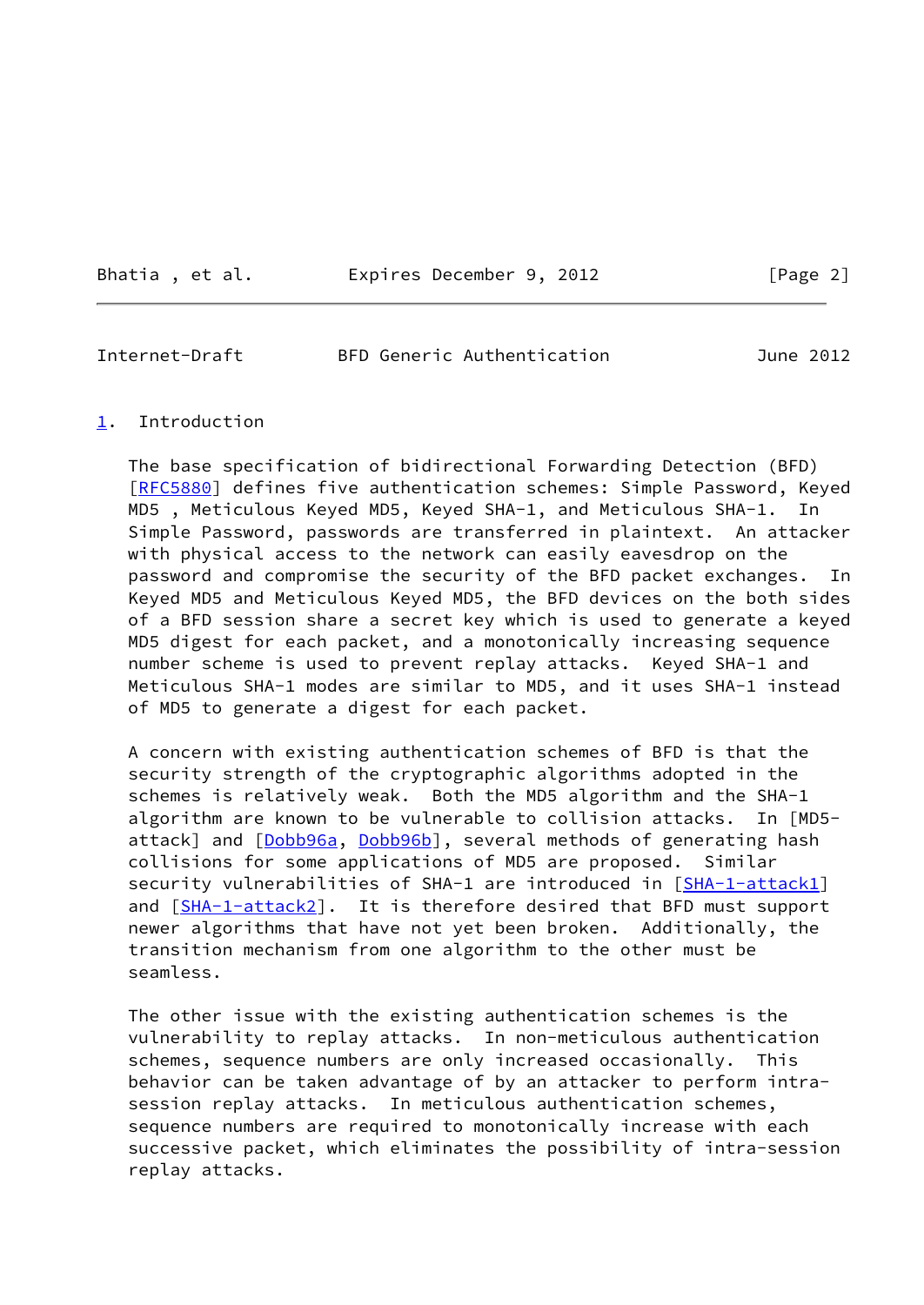BFD session timers are often defined with the granularity of microseconds. Although in practice BFD devices send packets at millisecond intervals, they can potentially, send packets at a much higher rate. Since the cryptographic sequence number space is only 32 bits, when using Meticulous Authentication, a sequence number used in a BFD session can reach its maximum value and roll over within a short period. For instance, if the value of a sequence number is increased by one every millisecond, then it will reach its maximum in less than 8 weeks. This can potentially be exploited to launch inter-session replay attacks.

In order to address the issues mentioned above, this document

| Bhatia, et al. | Expires December 9, 2012 | [Page 3] |
|----------------|--------------------------|----------|
|----------------|--------------------------|----------|

<span id="page-3-1"></span>

| Internet-Draft | BFD Generic Authentication | June 2012 |
|----------------|----------------------------|-----------|
|----------------|----------------------------|-----------|

 proposes two new authentication types that can be used to secure the BFD packets. The two authentication types are - Cryptographic Authentication (CRYPTO\_AUTH) and Meticulous Cryptographic Authentication (MET\_ CRYPTO\_AUTH). Unlike earlier authentication types that were defined in BFD, the proposed authentication types are not tied to any particular authentication algorithm or a construct. These can use different authentication algorithms and constructs like MD5, SHA-1, SHA-2, HMAC-SHA1, HMAC-SHA2, etc. to provide authentication and data integrity protection for BFD control packets.

 The packet replay mechanism has also been modified to improve its capability in handling inter and intra-session replay attacks.

 It should be noted that this document attempts to fix the manual key management procedure that currently exists within BFD, as part of the Phase One described in KARP-design-guide [\[I-D.ietf-karp-design-guide\]](#page-11-6). Therefore, only the pre-shared keys is considered in this document. However, the solution described in this document is generic and does not preclude the possibility of supporting keys derived from an automated key management protocol.

### <span id="page-3-0"></span>[2](#page-3-0). BFD Security Association

 The BFD protocol does not include an in-band mechanism to create or manage BFD Security Associations (BFD SA). A BFD SA contains a set of shared parameters between any two legitimate BFD devices.

Parameters associated with a BFD SA: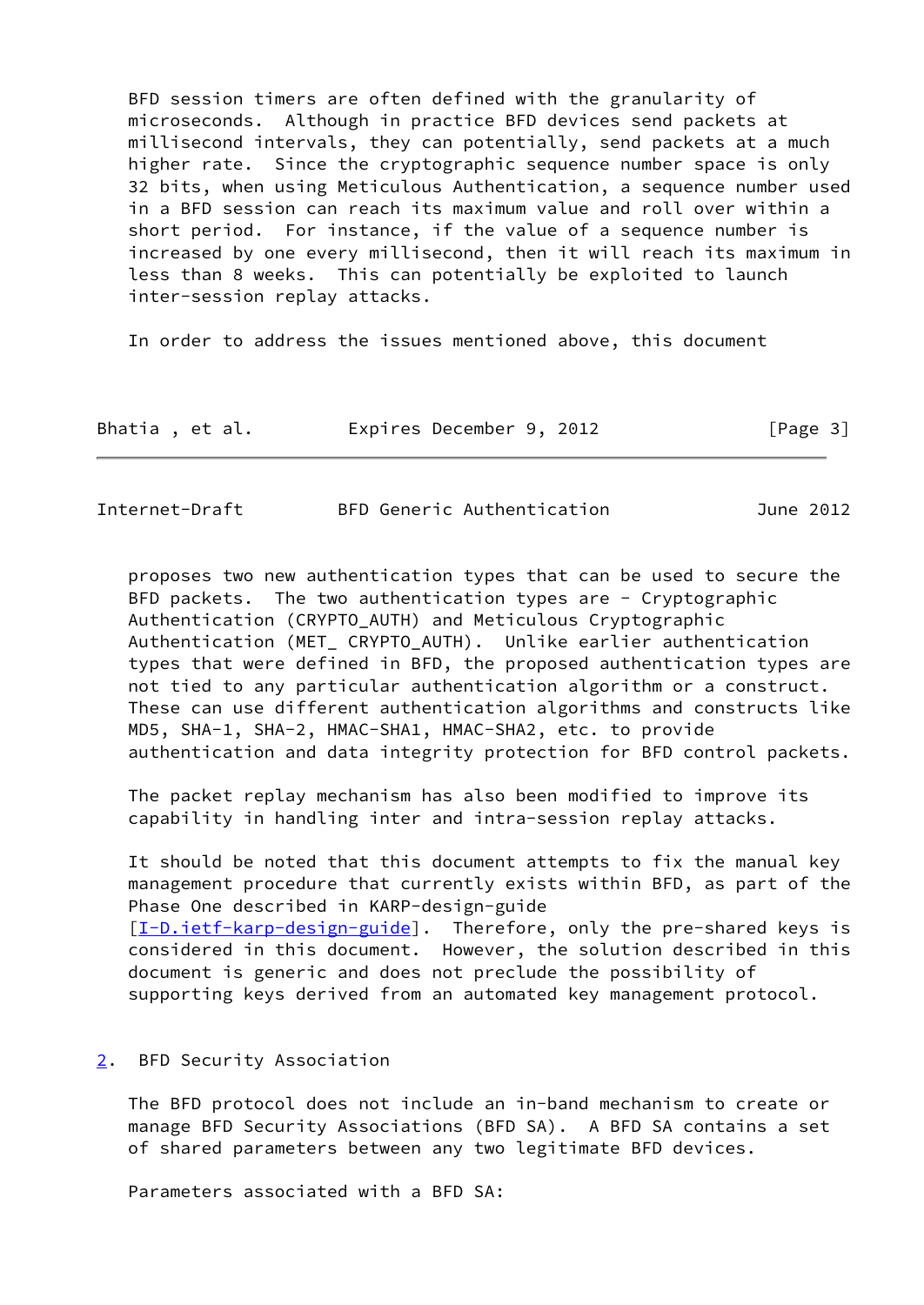o Authentication Algorithm : This indicates the authentication algorithm to be used with the BFD SA. This information SHOULD never be sent in plaintext over the wire.

 o Authentication Key : This indicates the cryptographic key associated with this BFD SA. The length of this key is variable and depends upon the authentication algorithm specified by the BFD SA. Operators MUST ensure that this is never sent over the network in clear-text via any protocol. Care should also be taken to ensure that the selected key is unpredictable, avoiding any keys known to be weak for the algorithm in use.  $[REC4086]$  contains helpful information on both key generation techniques and cryptographic randomness.

 o Authentication Key Identifier (Key ID) : This is a two octet unsigned integer used to uniquely identify the BFD SA. This ID could be manually configured by the network operator (or, in the future, possibly by some key management protocol specified by the IETF). The

| Bhatia, et al. | Expires December 9, 2012 | [Page 4] |
|----------------|--------------------------|----------|
|----------------|--------------------------|----------|

<span id="page-4-0"></span>Internet-Draft BFD Generic Authentication June 2012

 receiver determines the active SA by looking at this field in the incoming packet. The sender puts this Key ID in the BFD packet based on the active configuration. Using Key IDs makes changing keys while maintaining protocol operation convenient. Normally, an implementation would allow the network operator to configure a set of keys in a key chain, with each key in the chain having fixed lifetime. The actual operation of these mechanisms is outside the scope of this document.

 A key ID indicates a tuple of an authentication key and an associated authentication algorithm. If a key is expected to be applied with different algorithms, different Key IDs must be used to identify the associations of the key with its authentication algorithms respectively. However, the application of a key for different purposes must be very careful, since it may make an adversary easier to collect more material to compromise the key.

 o Not Before Time : The time point before which the key should not be used.

 o Not After Time : The time point after which the key should not be used.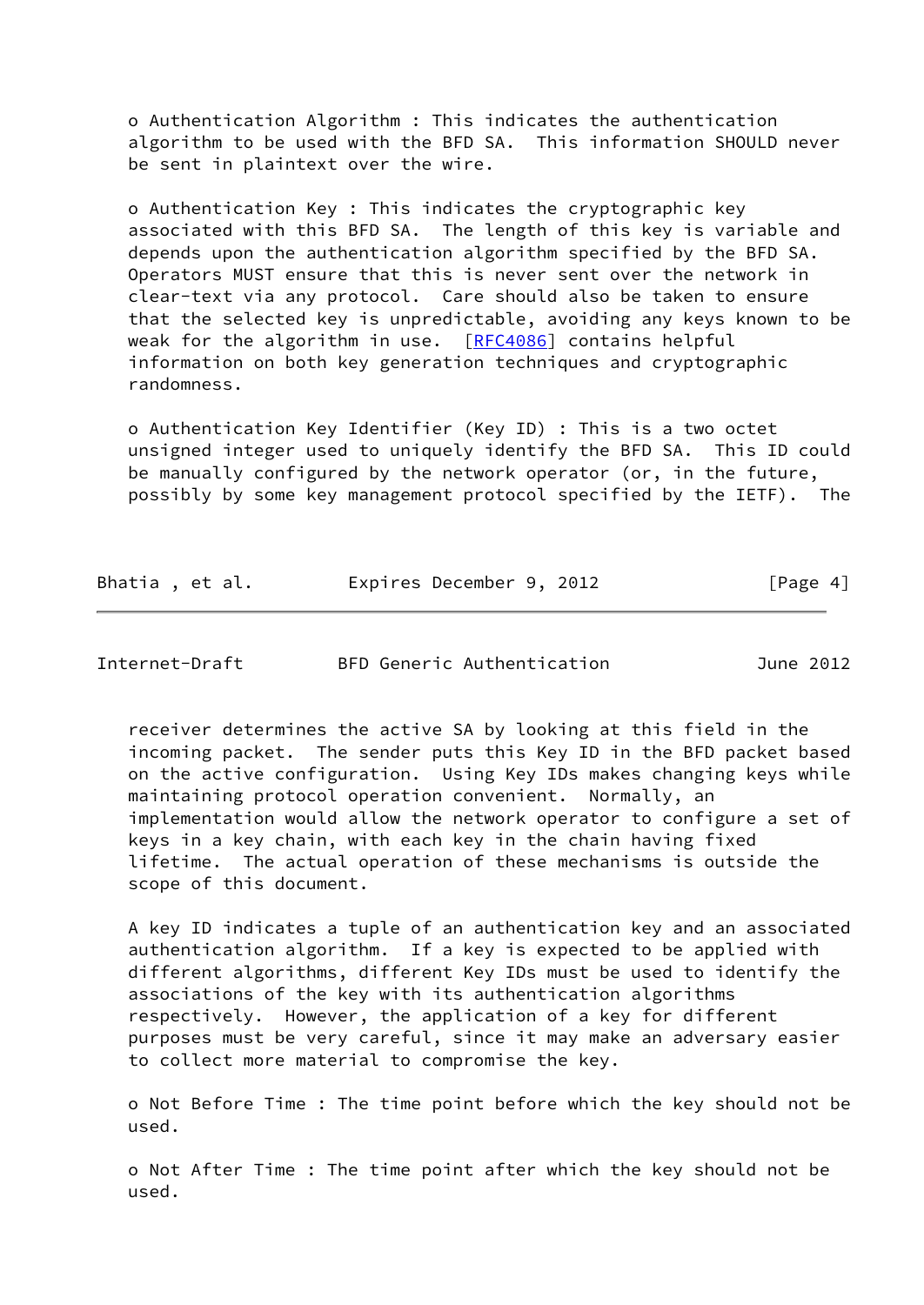## <span id="page-5-0"></span>[3](#page-5-0). Authentication Procedures

 In the proposed authentication extension, an optional authentication section (Generic Authentication Section) and two authentication types (Generic Cryptographic Authentication and Generic Meticulous Cryptographic Authentication) are specified.

# <span id="page-5-1"></span>[3.1](#page-5-1). Authentication Types

 The Authentication section is only present in a BFD packet if the Authentication Present (A) bit is set in the packet header. The Auth Type in the Authentication section is set to 6 when Generic Cryptographic Authentication is in use, while it is set to 7 when Generic Meticulous Cryptographic Authentication is in use.

 Both the authentication types use a monotonically increasing sequence number to protect the BFD session against reply attacks. The only difference between the two types is that the sequence number is occasionally incremented in the Cryptographic Authentication mode, as against the Meticulous Cryptographic Authentication mode, where it is incremented on every packet.

 As a result of this, in the Cryptographic Authentication scheme, a replay attack is possible till the next sequence number is sent out.

| Bhatia, et al. | Expires December 9, 2012 | [Page 5] |
|----------------|--------------------------|----------|
|                |                          |          |

<span id="page-5-3"></span>

| Internet-Draft |  | BFD Generic Authentication |  | June 2012 |
|----------------|--|----------------------------|--|-----------|
|----------------|--|----------------------------|--|-----------|

### <span id="page-5-2"></span>[3.2](#page-5-2). Authentication Section Format

 A new authentication type, 6 or 7, indicating the generic cryptographic authentication mechanism in use, is inserted in the first octet of Authentication Section of the BFD control packet.

 For a BFD packet, if the Authentication Present (A) bit is set in the header, and the Authentication Type field if 6 (Generic Cryptographic Authentication) or 7 (Generic Meticulous Cryptographic Authentication), the Authentication Section has the following format: 0 1 2 3 0 1 2 3 4 5 6 7 8 9 0 1 2 3 4 5 6 7 8 9 0 1 2 3 4 5 6 7 8 9 0 1 +-+-+-+-+-+-+-+-+-+-+-+-+-+-+-+-+-+-+-+-+-+-+-+-+-+-+-+-+-+-+-+-+ Auth Type | Auth Len | Auth Key ID +-+-+-+-+-+-+-+-+-+-+-+-+-+-+-+-+-+-+-+-+-+-+-+-+-+-+-+-+-+-+-+-+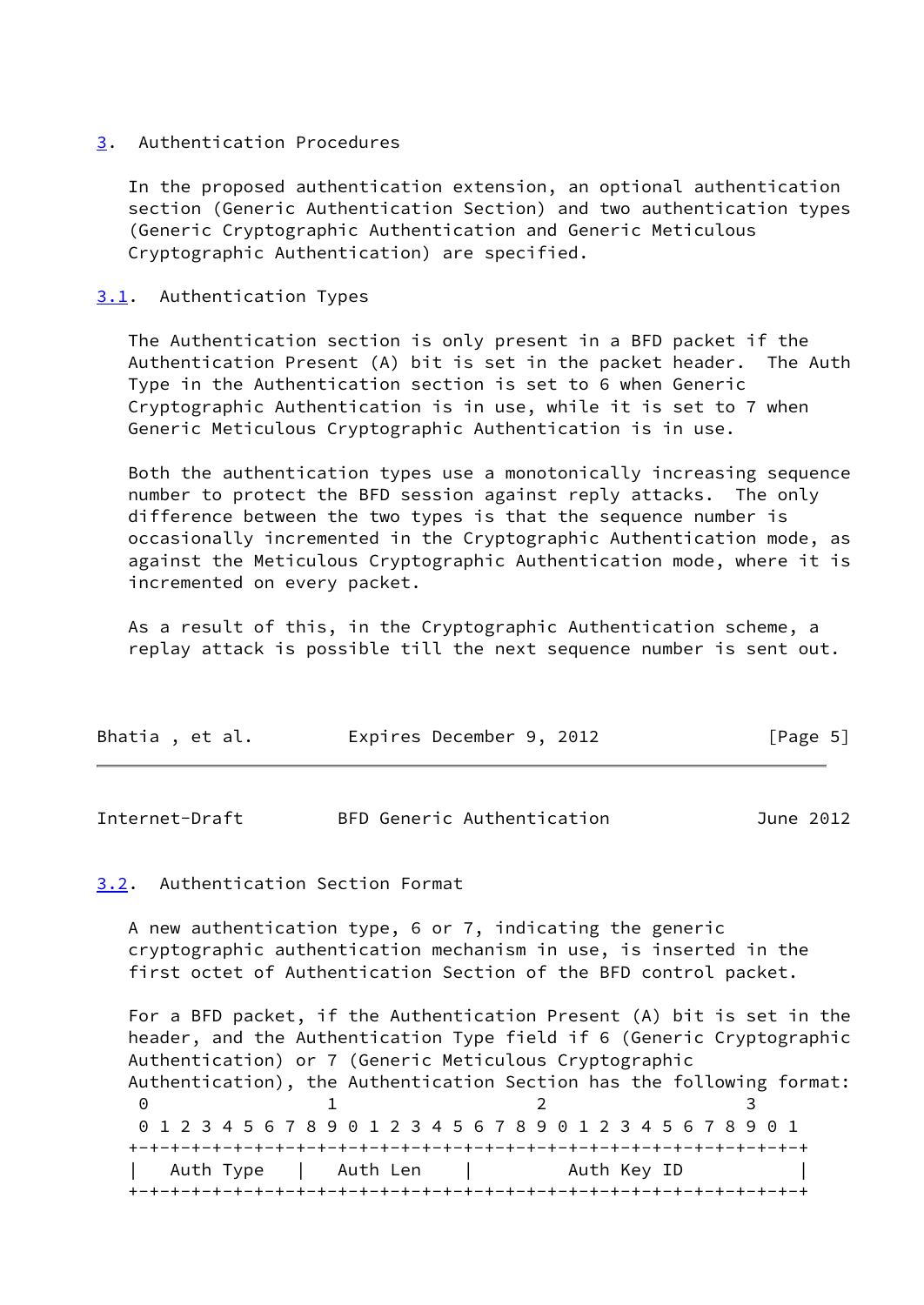| Sequence Number (High Order 32 Bits) |  |
|--------------------------------------|--|
|                                      |  |
| Sequence Number (Low Order 32 Bits)  |  |
|                                      |  |
| Authentication Data (Variable)       |  |
|                                      |  |

- o Auth Type: The Authentication Type, which in this case is 6 (Cryptographic Authentication) or 7 (Meticulous Cryptographic Authentication).
- o Auth Len: Length of the Authentication Section.
- o Auth Key ID: The Key ID of the authentication key used for this packet, enabling multiple keys to be active simultaneously.
- o Sequence Number: A 64-bit sequence number that is used to prevent replay attacks. For Cryptographic Authentication this value is incremented occasionally. For Meticulous Cryptographic Authentication, this value is incremented for each successive packet transmitted for a session.
- o Authentication Data: This field carries the digest computed by whatever Cryptographic Authentication algorithm is being used to authenticate the BFD control packet.
- <span id="page-6-0"></span>[3.3](#page-6-0). Procedures at the Sending Side

 Before a BFD device sends a BFD packet out, the device needs to select an appropriate BFD SA from its local key table if a keyed digest for the packet is required. If no appropriate SA is

| Bhatia, et al. |  | Expires December 9, 2012 |  | [Page 6] |  |
|----------------|--|--------------------------|--|----------|--|
|                |  |                          |  |          |  |

<span id="page-6-1"></span>Internet-Draft BFD Generic Authentication June 2012

available, the BFD packet MUST be discarded.

 If an appropriate SA is available, the device then derives the key and the associated authentication algorithm from the SA.

 The device sets the Authentication Present (A) bit in the packet header.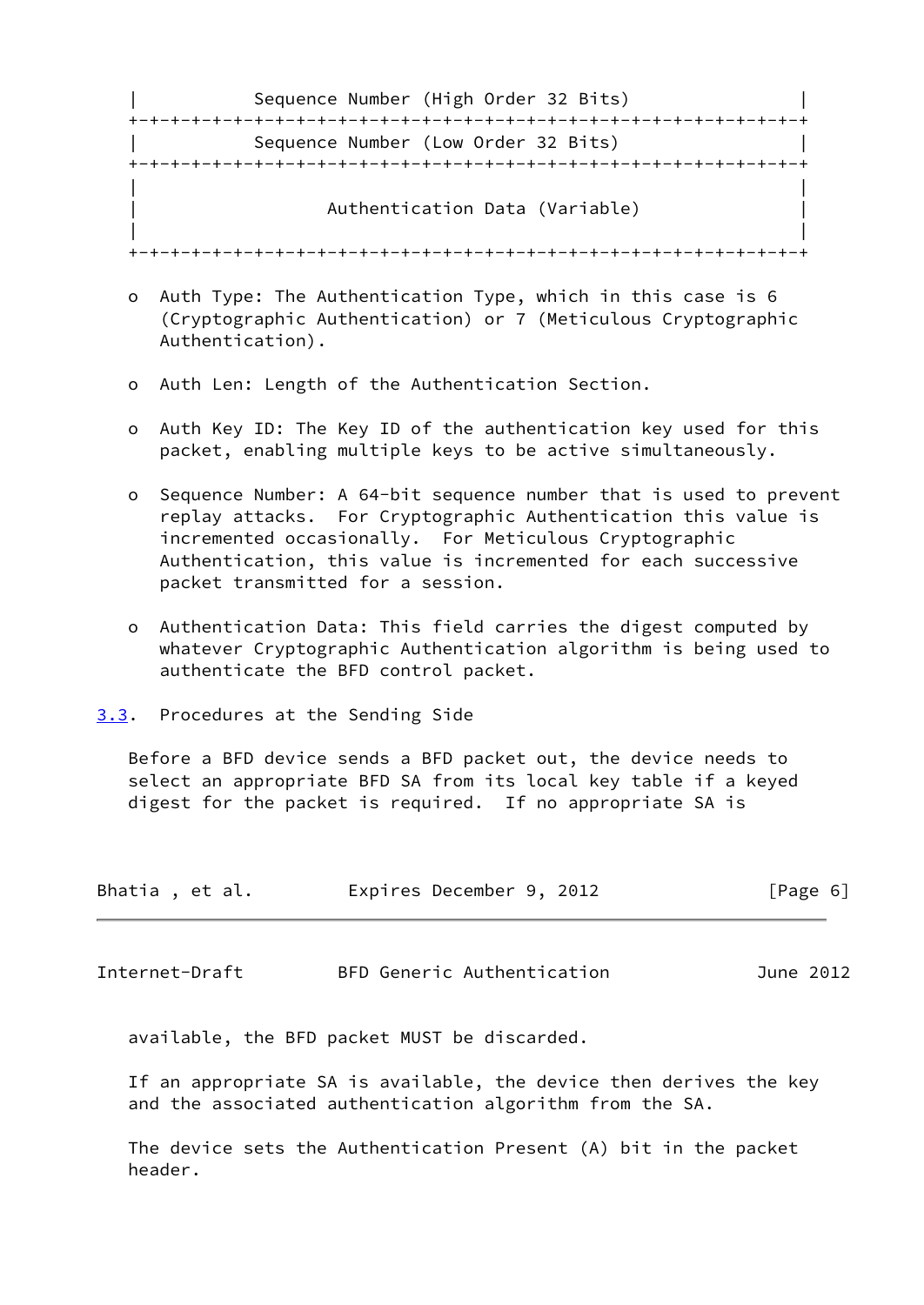The device MUST fill the Auth Type and the Auth length before the authentication data is computed. The Sequence Number field MUST be set to bfd.XmitAuthSeq.

 The Auth length in the Authentication section is set as per the authentication algorithm that is being used.

The Key ID is filled.

 The computation of the digest is performed. The computing process can be various when different algorithms are adopted and is out of the scope of this document.

 The generated digest is placed in the Authentication data, following the Key ID.

<span id="page-7-0"></span>[3.4](#page-7-0). Procedure at the Receiving Side

 When a BFD Control packet is received, the following procedure MUST be followed, in the order specified.

 If the Authentication Present (A) bit is set in the packet header and the receiver will try to find a appropriate BFD SA in its local key table to process the packet. The BFD SA is identified by the Key ID in the Authentication Section of the incoming BFD packet.

 If the Auth Key ID field does not match the ID of any configured authentication key or the associated key is not in its valid period, the received packet MUST be discarded.

 If bfd.AuthSeqKnown is 1, examine the Sequence Number field. For Cryptographic Authentication, if the Sequence Number lies outside of the range of bfd.RcvAuthSeq to bfd.RcvAuthSeq+(3\*Detect Mult) inclusive (when treated as an unsigned 32 bit circular number space), the received packet MUST be discarded. For Meticulous Cryptographic Authentication, if the Sequence Number lies outside of the range of bfd.RcvAuthSeq+1 to bfd.RcvAuthSeq+(3\*Detect Mult) inclusive (when treated as an unsigned 32 bit circular number space, the received packet MUST be discarded.

| Bhatia, et al. | Expires December 9, 2012 |  | [Page 7] |
|----------------|--------------------------|--|----------|
|----------------|--------------------------|--|----------|

<span id="page-7-1"></span>Internet-Draft BFD Generic Authentication June 2012

The device then prepares for generating a digest of the packet.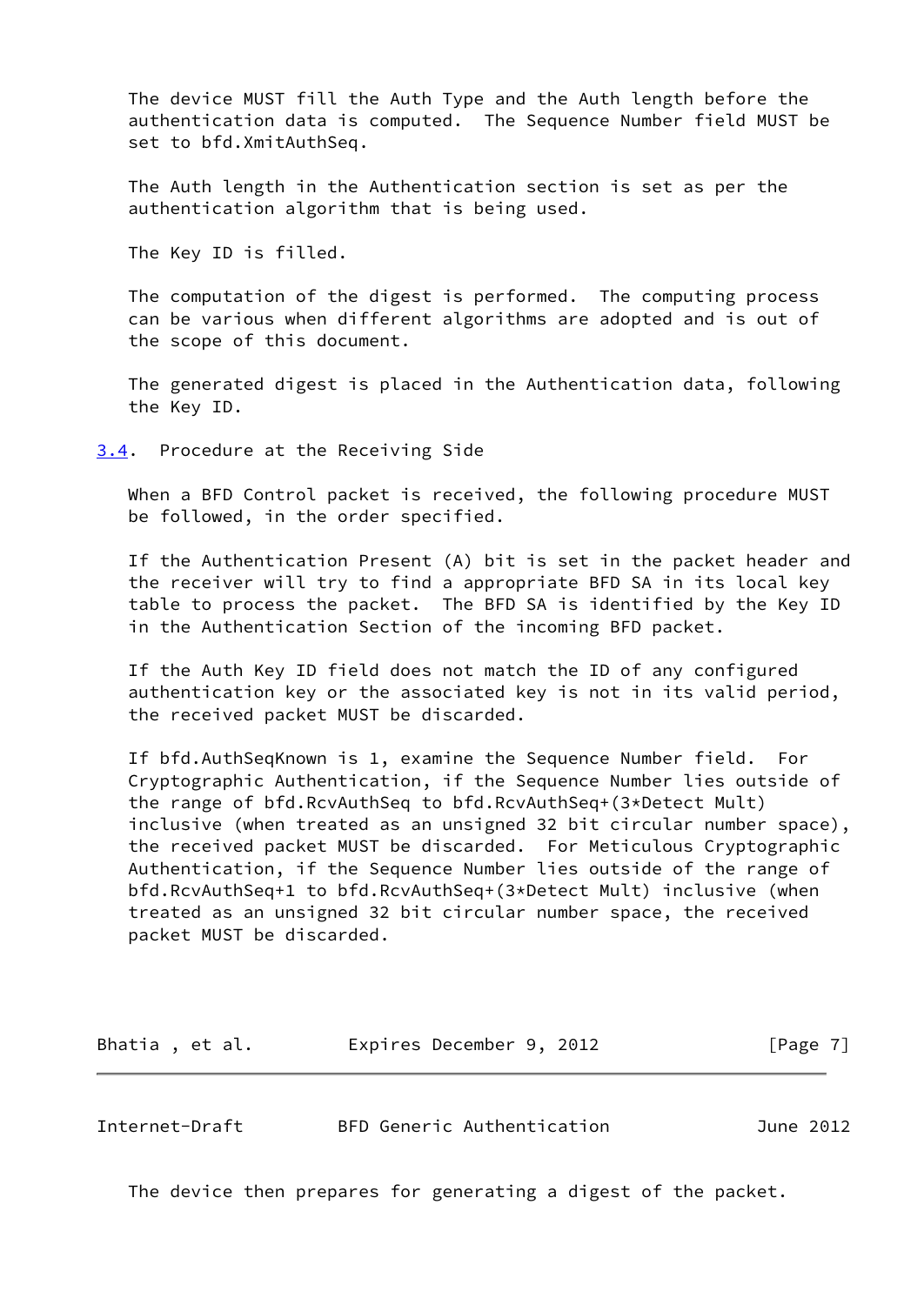First of all, the authentication data in the Authentication Value field needs to be saved somewhere else. Then the Authentication Value field is set with a certain value (which may be various in different security algorithms) according the authentication algorithm indicated in the SA. After this, the device starts performing the digest generating operations. The work of defining actual digest generating operations is out of the scope of this document.

 The calculated data is compared with the received authentication data in the packet and the packet MUST be discarded if the two do not match. In such a case, an error event SHOULD be logged.

 An implementation MAY have a transition mode where it includes CRYPTO\_AUTH or the MET\_CRYPTO\_AUTH information in the packets but does not verify this information. This is provided as a transition aid for networks in the process of migrating to the new CRYPTO AUTH and MET CRYPTO AUTH based authentication schemes.

<span id="page-8-0"></span>[3.5](#page-8-0). Key Selection for BFD Packet Transmission

 This section describes how the proposed security solution selects long-lived keys from key tables [\[I-D.ietf-karp-crypto-key-table](#page-11-7)]. Generally, a key used for BFD packet authentication should satisfy the following requirements:

- o The key time period as defined by Not Before Time and Not After Time must include the current time.
- o The key can be used for the desired security algorithm.

 In the remainder of this section, additional requirements for keys are enumerated. Assume that a device R1 tries to send a unicast BFD packet from its interface I1 to the interface R2 of a remote device R2 at time T. Because the key should be shared by the by both R1 and R2 to protect the communication between I1 and I2, the key should satisfy the following requirements:

- o The Peer field includes the device ID of R2.
- o The PeerKeyID field is not "unknown".
- o The Interfaces field includes I1.
- o The Direction field is either "out" or "both".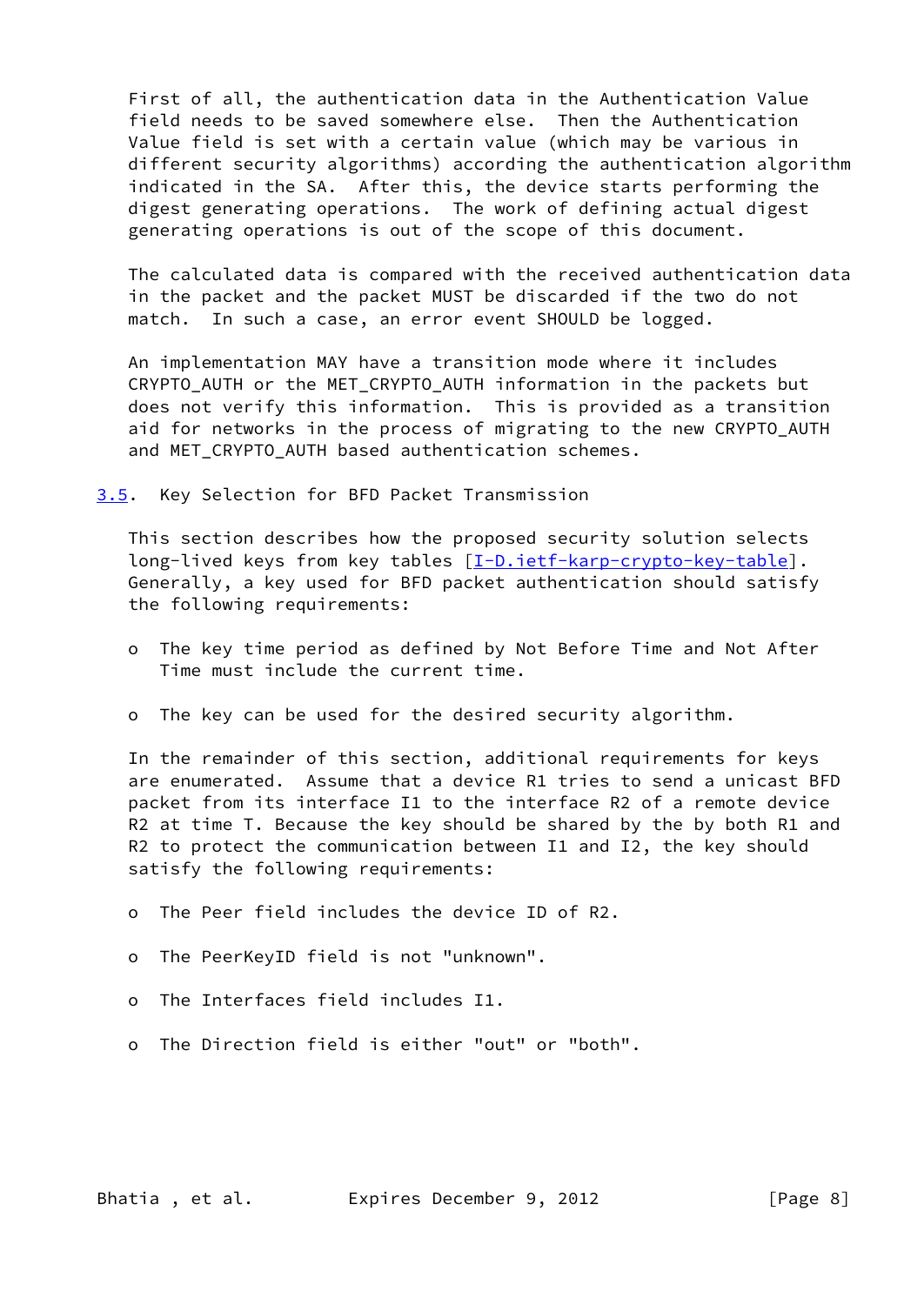### <span id="page-9-1"></span><span id="page-9-0"></span>[3.6](#page-9-0). Replay Protection using Extended Sequence Numbers

As described in [Section 1](#page-2-0), if the BFD packets in a session are transferred with a high frequency, a 32-bit sequence number may reach its maximum and have to roll back before the session finishes. A attacker thus can replay the packets intercepted before the sequence number wrapped without being detected. To address this problem, the length of the sequence number in the proposed authentication section has been extended to 64 bits. After the extension, the sequence number space of a device will not be exhausted within half of a million years even if the device sends out a BFD packet in every micro-second. Therefore, the replay attack risks caused by the limited sequence number space can be largely addressed. However, in Generic Cryptographic Authentication, the sequence number is only required to increase occasionally. Therefore, a replayed packet may be regarded as a legal one until the packet with a larger sequence number is received. This type of intra-session replay attack cannot be addressed only by extending the length of sequence numbers.

 An anti-replay solution for BFD also needs to consider the scenarios where a BFD device loses its prior sequence number state  $(e.g.,)$  system crash, loss of power). In such cases, a BFD device has to re initialize its sequence number. Taking this opportunity, an attacker may be able to replay the antique packets intercepted in previous sessions without being detected.

 To address this problem, in the proposed solution, the most significant 32-bit value of the sequence number is used to contain a boot count, and the remainder 32-bit value is used as an ordinary 32 bit monotonically increasing sequence number. In Generic Cryptographic Authentication, the remainder 32-bit value is required to increase occasionally, while in Generic Meticulous Cryptographic Authentication, the lower order 32-bit sequence number MUST be incremented for every BFD packet sent by a BFD device. The BFD implementations are required to retain the boot count in non-volatile storage for the deployment life the BFD device. The boot count increases each time when the BFD device loses its prior sequence number state. The SNMPv3 snmpEngineBoots variable [[RFC4222\]](https://datatracker.ietf.org/doc/pdf/rfc4222) MAY be used for this purpose. However, maintaining a separate boot count solely for BFD sequence numbers has the advantage of decoupling SNMP re-initialization and BFD re-initialization. Also, in the rare event that the lower order 32- bit sequence number wraps, the boot count can be incremented to preserve the strictly increasing property of the aggregate sequence number. Hence, a separate BFD boot count is RECOMMENDED.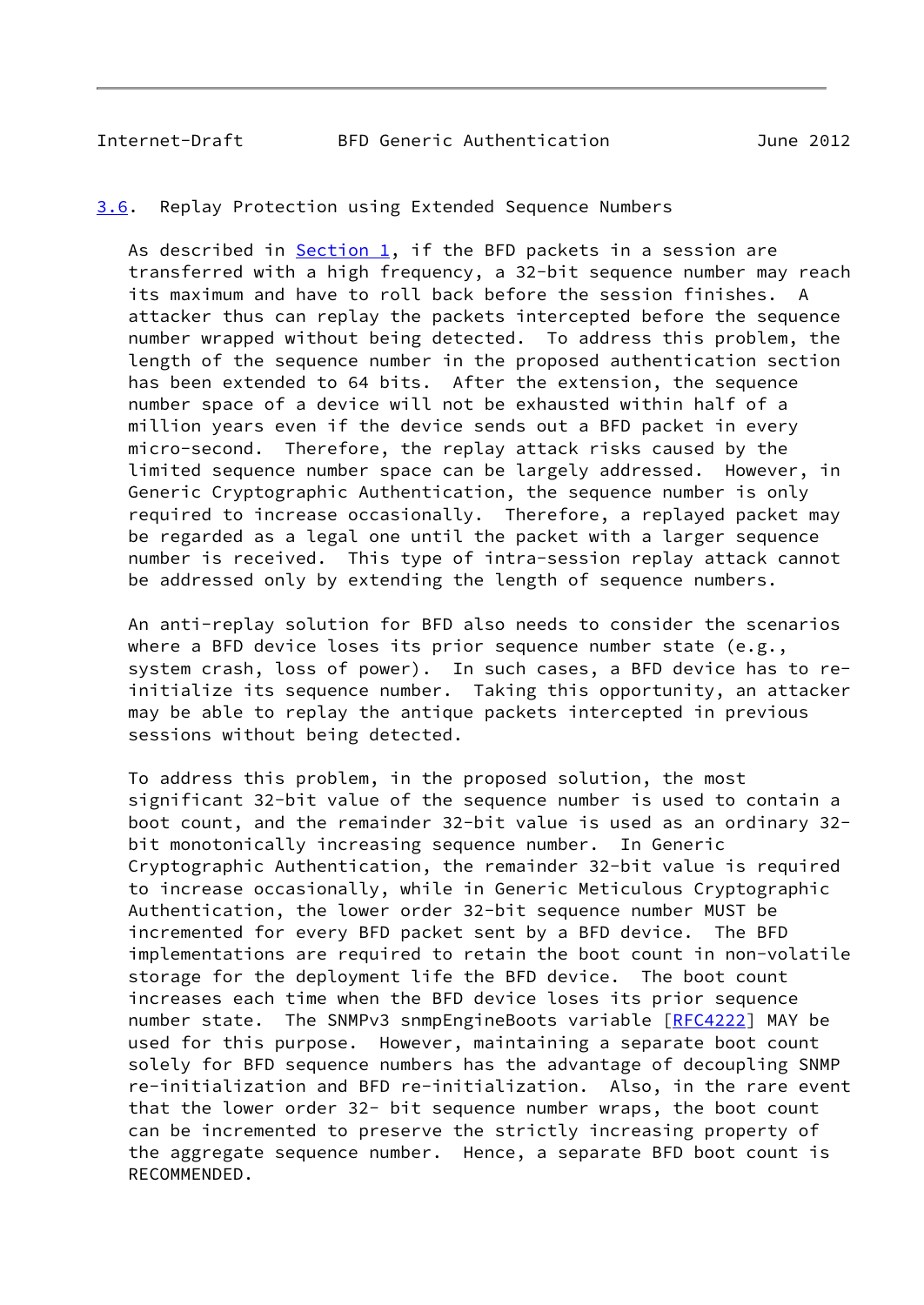### <span id="page-10-1"></span>Internet-Draft BFD Generic Authentication June 2012

### <span id="page-10-0"></span>[4](#page-10-0). IANA Considerations

 This document currently defines a value of 6 to be used to denote Cryptographic Authentication mechanism for authenticating BFD control packets and 7 for Meticulous Cryptographic Authentication.

### <span id="page-10-2"></span>[5](#page-10-2). Security Considerations

 The proposed sequence number extension offers most of the benefits of of more complicated mechanisms involving challenges. There are, however, a couple drawbacks to this approach. First, it requires the BFD implementation to be able to save its boot count in non-volatile storage. If the non-volatile storage is ever repaired or upgraded such that the contents are lost or the BFD device is replaced with a model, the keys MUST be changed to prevent replay attacks. Second, if a device is taken out of service completely (either intentionally or due to a persistent failure), the potential exists for reestablishment of a BFD adjacency by replaying the entire BFD session establishment. This scenario is however, extremely unlikely and can be easily avoided. For instance, after recovering from a system failure, a BFD device has to re-establish BFD sessions. At this stage, if the device randomly selects its discriminators to identify new BFD sessions, the possibility of reestablishing a BFD session by replaying the entire BFD session establishment will be eliminated. For the implementations in which discriminators are not randomly selected, this issue can be addressed by integrating the boot count of the remote BFD router in the generation of the authentication data for outgoing BFD packets. Of course, this attack could also be thwarted by changing the relevant manual keys.

 There is a transition mode suggested where devices can ignore the CRYPTO\_AUTH or the MET\_CRYPTO\_AUTH information carried in the packets. The operator must ensure that this mode is only used when migrating to the new CRYPTO\_AUTH/MET\_CRYPTO\_AUTH based authentication scheme as this leaves the device vulnerable to an attack.

### <span id="page-10-3"></span>[6](#page-10-3). Acknowledgements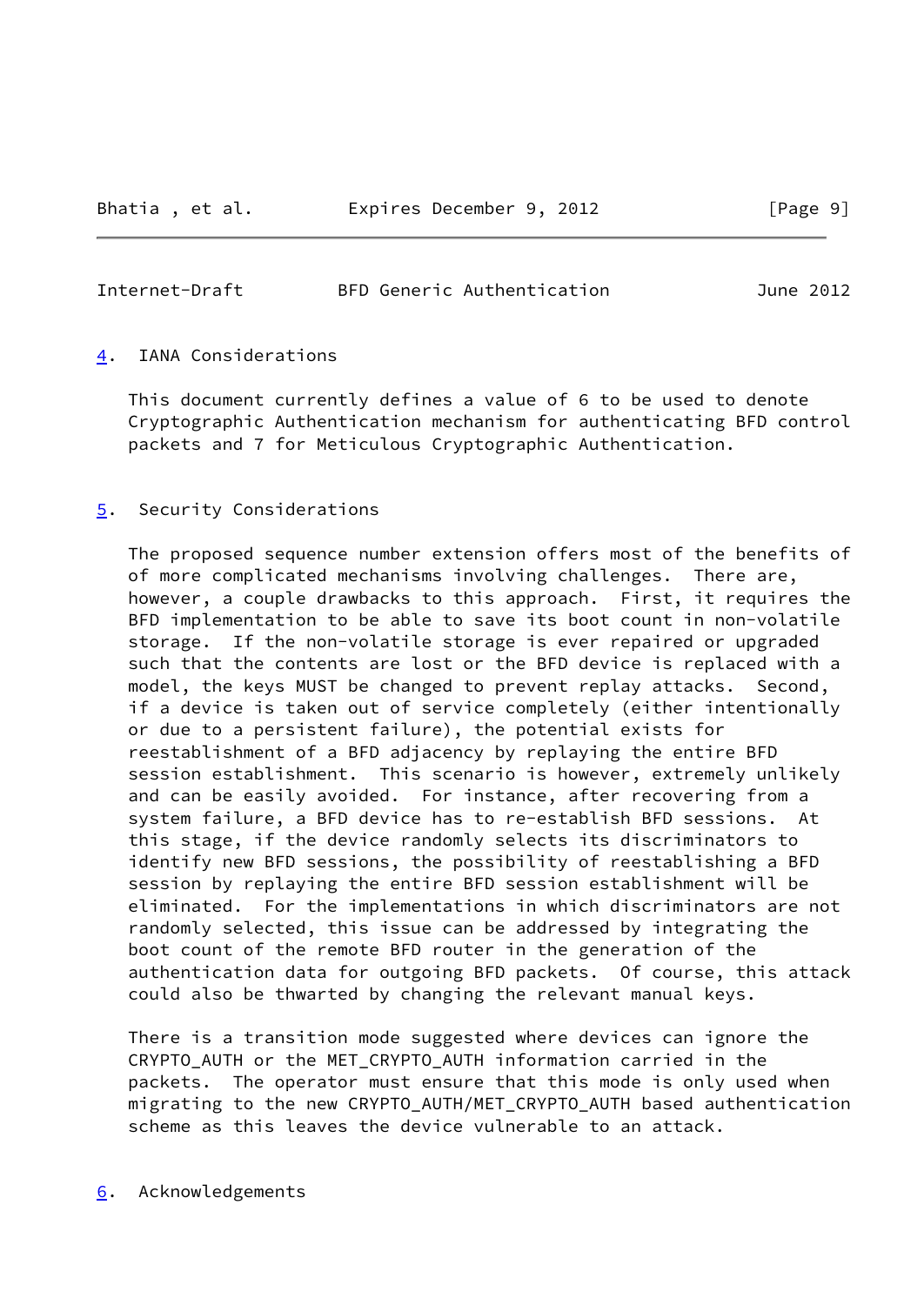# <span id="page-11-0"></span>[7](#page-11-0). References

<span id="page-11-1"></span>[7.1](#page-11-1). Normative References

 [RFC2119] Bradner, S., "Key words for use in RFCs to Indicate Requirement Levels", [BCP 14](https://datatracker.ietf.org/doc/pdf/bcp14), [RFC 2119](https://datatracker.ietf.org/doc/pdf/rfc2119), March 1997.

<span id="page-11-7"></span><span id="page-11-6"></span><span id="page-11-5"></span><span id="page-11-4"></span><span id="page-11-3"></span><span id="page-11-2"></span>

| Bhatia, et al. | Expires December 9, 2012                                                                                                                                                                                            | [Page 10] |
|----------------|---------------------------------------------------------------------------------------------------------------------------------------------------------------------------------------------------------------------|-----------|
| Internet-Draft | BFD Generic Authentication                                                                                                                                                                                          | June 2012 |
|                | 7.2. Informative References                                                                                                                                                                                         |           |
|                | [Dobb96a] Dobbertin, H., "Cryptanalysis of MD5 Compress", May 1996.                                                                                                                                                 |           |
|                | [Dobb96b] Dobbertin, H., "The Status of MD5 After a Recent Attack",<br>CryptoBytes", 1996.                                                                                                                          |           |
|                | [I-D.ietf-karp-crypto-key-table]<br>Housley, R. and T. Polk, "Database of Long-Lived Symmetric<br>Cryptographic Keys", draft-ietf-karp-crypto-key-table-02<br>(work in progress), October 2011.                     |           |
|                | [I-D.ietf-karp-design-guide]<br>Lebovitz, G. and M. Bhatia, "Keying and Authentication for<br>Routing Protocols (KARP) Design Guidelines",<br>draft-ietf-karp-design-guide-10 (work in progress),<br>December 2011. |           |
| [MD5-attack]   | Wang, X., Feng, D., Lai, X., and H. Yu, "Collisions for<br>Hash Functions MD4, MD5, HAVAL-128 and RIPEMD",<br>August 2004.                                                                                          |           |
| [RFC1321]      | Rivest, R., "The MD5 Message-Digest Algorithm", RFC 1321,<br>April 1992.                                                                                                                                            |           |
|                | [RFC4086] Eastlake, D., Schiller, J., and S. Crocker, "Randomness<br>Requirements for Security", BCP 106, RFC 4086, June 2005.                                                                                      |           |
|                | [RFC4222] Choudhury, G., "Prioritized Treatment of Specific OSPF<br>Version 2 Packets and Congestion Avoidance", BCP 112,<br>RFC 4222, October 2005.                                                                |           |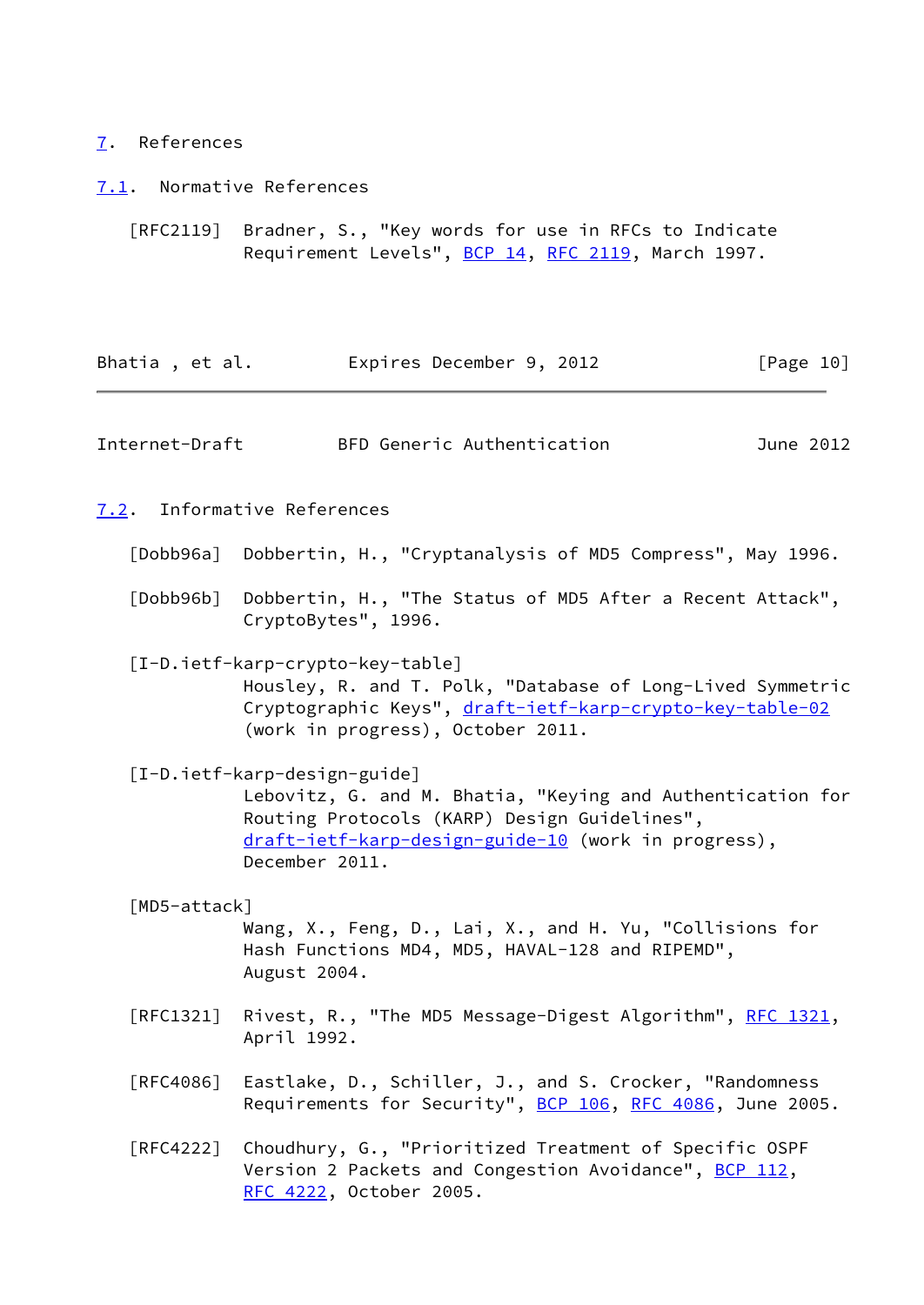- [RFC5880] Katz, D. and D. Ward, "Bidirectional Forwarding Detection (BFD)", [RFC 5880,](https://datatracker.ietf.org/doc/pdf/rfc5880) June 2010.
- <span id="page-12-0"></span> [SHA-1-attack1] Wang, X., Yin, Y., and H. Yu, "Finding Collisions in the Full SHA-1", 2005.
- <span id="page-12-1"></span> [SHA-1-attack2] Wang, X., Yao, A., and F. Yao, "New Collision Search for SHA-1", 2005.

| Bhatia, et al.              |                                                                                       | Expires December 9, 2012               | [Page $11$ ] |
|-----------------------------|---------------------------------------------------------------------------------------|----------------------------------------|--------------|
| Internet-Draft              |                                                                                       | BFD Generic Authentication             | June 2012    |
|                             | Authors' Addresses                                                                    |                                        |              |
| Bangalore<br>India          | Manav Bhatia<br>Alcatel-Lucent                                                        | Email: manav.bhatia@alcatel-lucent.com |              |
| <b>USA</b>                  | Vishwas Manral<br>Hewlett-Packard Co.<br>19111 Pruneridge Ave.<br>Cupertino, CA 95014 |                                        |              |
|                             | Email: vishwas.manral@hp.com                                                          |                                        |              |
| Huawei<br>Beijing,<br>China | Dacheng Zhang                                                                         |                                        |              |
|                             | Email: zhangdacheng@huawei.com                                                        |                                        |              |